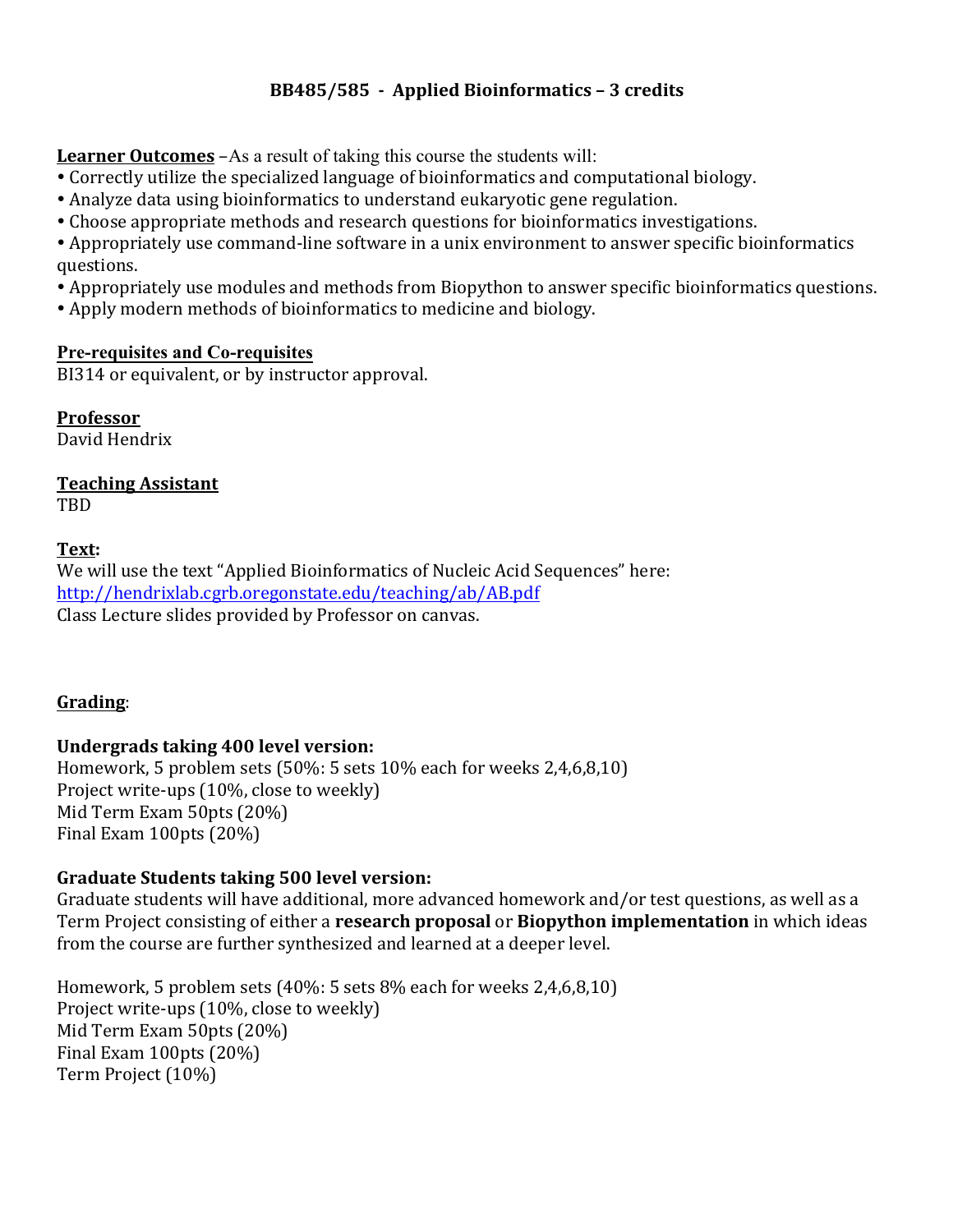# **Course Outline:**

Week 1: Introduction

Reading: Chapter 1: Introduction to Biological Sequences Objectives: In week 1 you will learn how to

- Represent biological sequences in python, biopython, and more generally
- Navigate the GNU/Linux command line environment
- Represent sequences with the Bio.Seq module
- Read and write sequence files with SeqIO module
- Retrieve and print sequences with the Entrez module.

Week 2: Sequence Motifs Reading: Chapter 2: Sequence Motifs Objectives: In week 2 you will learn how to:

- Represent sequence motifs as consensus sequences and weight matrices
- Search for sequences patterns
- Discover motifs with MEME
- Search for motif instances with FIMO
- Represent sequence motifs with the Bio.motifs module

Week 3: Sequence Alignment

Reading: Chapter 3: Sequence Alignment

Objectives: In week 3 you will learn how to:

- Compute sequence alignments with Smith-Waterman and Needleman-Wunsch
- Search for sequences alignments using BLAST
- Understand BLAST statistics

Week 4: Molecular Evolution and Phylogenetics Reading: Chapter 4: Molecular Evolution and Phylogenetics Objectives: In week 4 you will learn how to:

- Understand the concept of phylogentic trees
- Understand how to computer a multiple sequence alignment with Clustalw and Phylip
- Understand how to use the python module Phylo
- Represent multiple sequence alignments in various file formats

#### Week 5: Genomics

Reading: Chapter 5: Genomics Objectives: In week 5 you will learn how to:

- Understand how to represent genomic annotations
- Interpret genome annotation files: GFF, BED, BedGraph
- Navigate with a genome browser

#### Week 6: Transcriptomics

Reading: Chapter 6: Transcriptomics

Objectives: In week 6 you will learn how to:

- Perform an RNA-seq analysis including alignment, transcriptome assembly, expression quantification
- Understand paired-end vs single-end sequencing
- Understand high-throughput methods for determining transcription start sites, RNA polymerase stalling, small RNA expression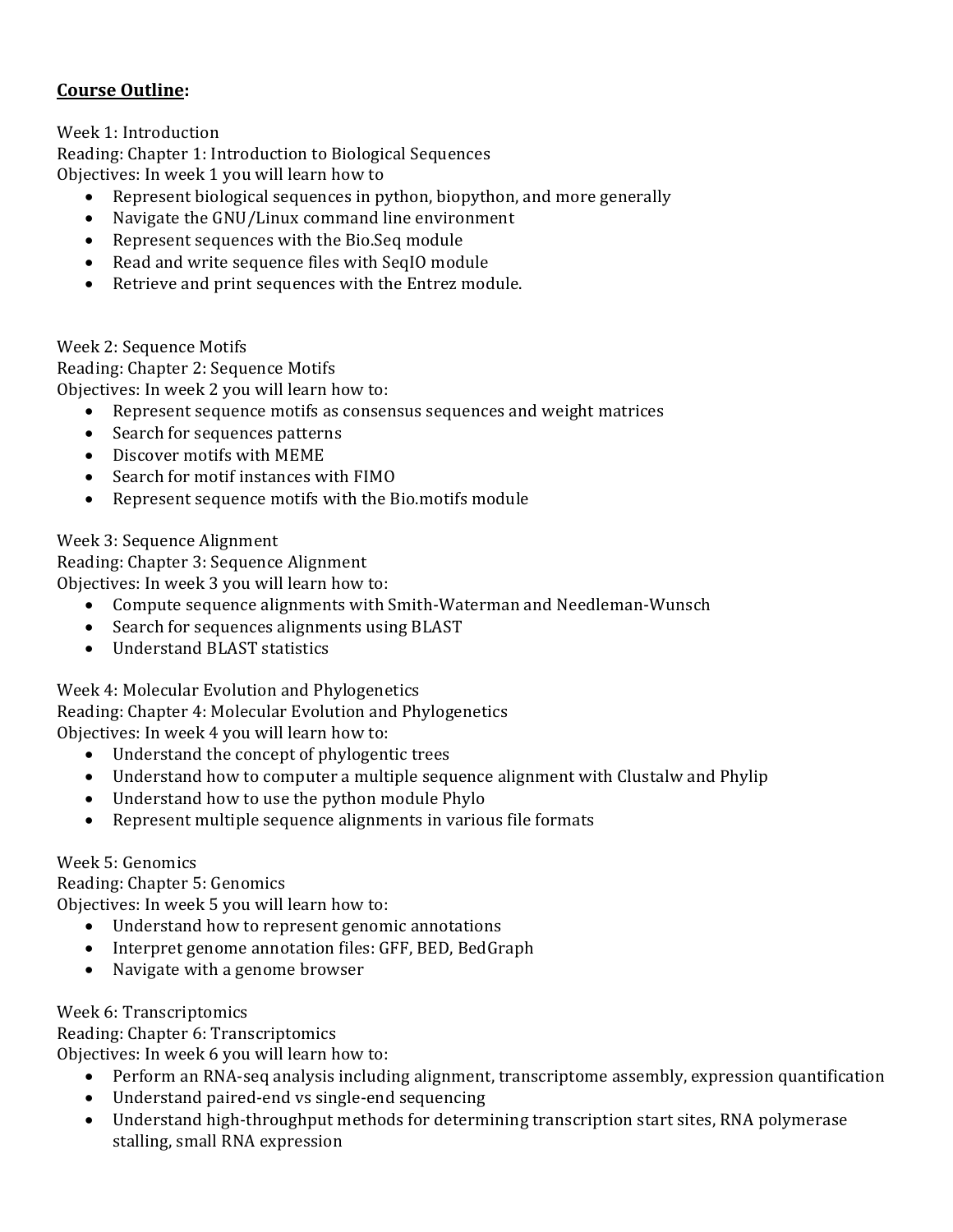Week 7: Noncoding RNAs Reading: Chapter 7: Noncoding RNAs Objectives: In week 7 you will learn how to:

- Understand thermodynamic parameters in RNA structure formation
- Understand thermodynamic parameters in triplex formation
- How to computer RNA structures using RNAfold

Week 8: Proteins

Reading Chapter 8: Proteins Objectives: In week 8 you will learn how to:

- Identify protein domains with HMMer
- Predict protein secondary structure with jnet
- How to retrieve substitution matrices using Bio.SubsMat module
- Understand substitution matrices

Week 9: Gene Regulation

Reading: Chapter 9: Gene Regulation

Objectives: In week 9 you will learn how to:

- Understand how genes are regulated by transcription factors
- Perform a data-analysis workflow for ChIP-Seq with bowtie, MACS and MEME
- Understand how microRNAs regulate gene expression
- Predict microRNA targets with TargetScan

Week 10: Catch-up and Review

#### **Final Exam**

#### **Learner Expectations**

- 1. Attend lectures (exams will be based on subjects covered in lecture)
- 2. Prepare for lectures by reviewing lecture notes and readings BEFORE lecture.
- 3. Attend office hours if there is difficulty in understanding concepts or problems.
- 4. Talking, eating, chewing gum noisily, using cell phones and other distracting activities are inconsiderate to fellow students and the lecturer; be considerate.

**Statement Regarding Students with Disabilities:** Accommodations are collaborative efforts between students, faculty and Disability Access Services (DAS). Students with accommodations approved through DAS are responsible for contacting the faculty member in charge of the course prior to or during the first week of the term to discuss accommodations. Students who believe they are eligible for accommodations but who have not yet obtained approval through DAS should contact DAS immediately at 737-4098 (tracy.bentley@oregonstate.edu).

**Statement of Expectations for Student conduct:** The Student Conduct & Community Standards office has generated a set of standards & expectations for student behavior. This information is at http://oregonstate.edu/admin/stucon/index.htm>http://oregonstate.edu/admin/stucon/index.htm.

Cheating or plagiarism by students is subject to the disciplinary process outlined in the Student Conduct Regulations. Students are expected to be honest and ethical in their academic work. Academic dishonesty is defined as an intentional act of deception in one of the following areas:

• cheating – use or attempted use of unauthorized materials, information or study aids